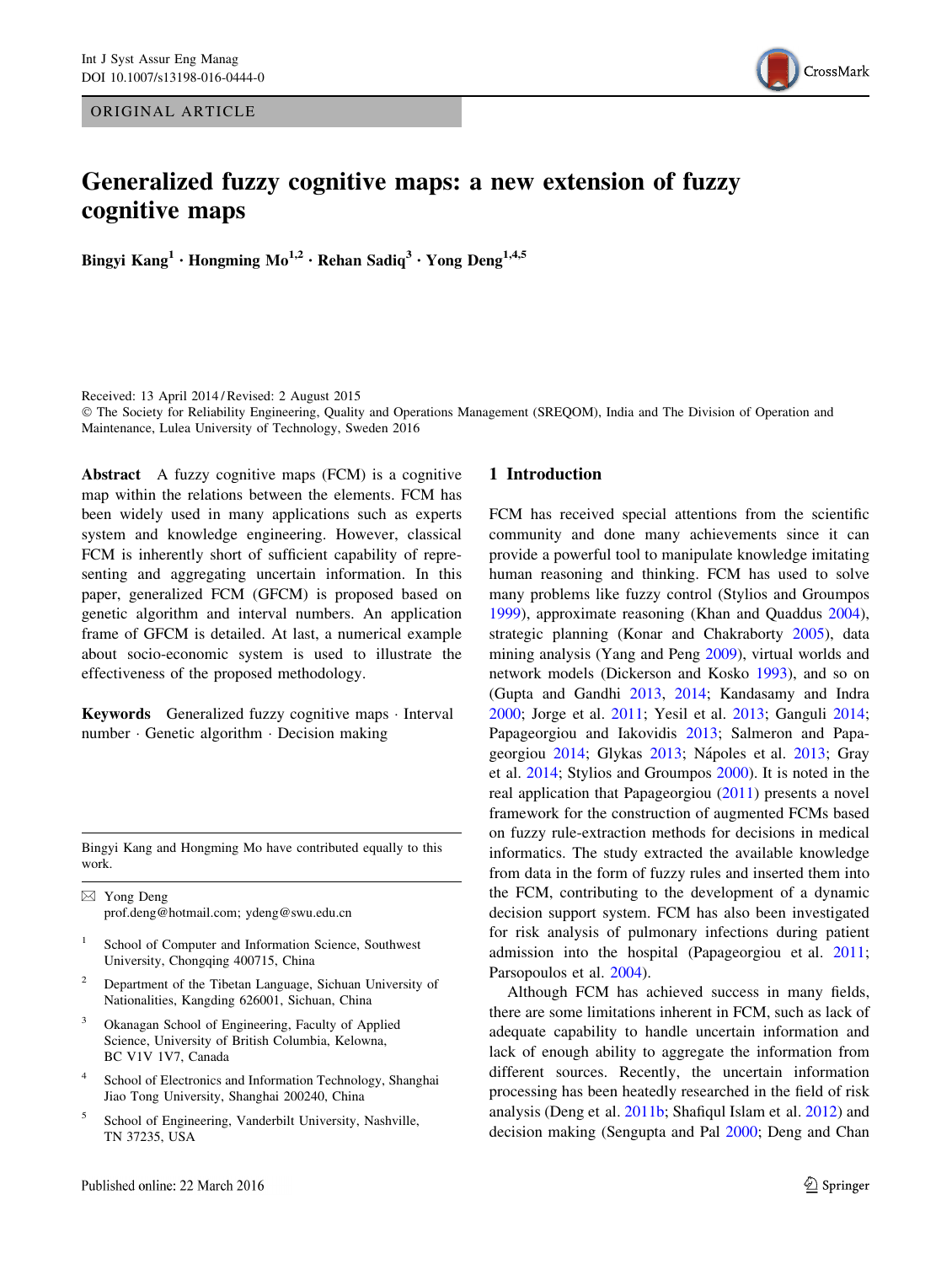[2011;](#page-9-0) Deng et al. [2011a](#page-9-0); Liu et al. [2012](#page-10-0); Siraj et al. [2001](#page-10-0)), environment assessment (Deng et al. [2014](#page-9-0)), social science (Stakias et al. [2013](#page-10-0); Carvalho [2013\)](#page-9-0) and and other fields (Papageorgiou [2013](#page-10-0); Kang et al. [2012](#page-9-0); Zhang et al. [2013a,](#page-10-0) [b](#page-10-0); Chen et al. [2013](#page-9-0); Stach et al. [2005;](#page-10-0) Du et al. [2014](#page-9-0); Malik [2013](#page-10-0)). Some attention has been paid to the first issue by some researchers. For example, Salmeron [\(2010](#page-10-0)) proposes an innovative and flexible model based on Grey Systems Theory, called fuzzy grey cognitive maps (FGCM), which can be adapted to a wide range of problems, especially in multiple meaning-based environments. Iakovidis and Papageorgiou ([2011\)](#page-9-0) propose an approach based on cognitive maps and intuitionistic fuzzy logic, which is called intuitionistic fuzzy cognitive map (IFCM) to extend the existing FCM by considering the experts hesitancy in the determination of the causal relations between the concepts of a domain. Similarly, after the introduction of neutrosophic logic (similar to intuitionistic fuzzy sets) by Samarandache ([2002\)](#page-10-0), indeterminacy has been introduced into causal relationships between some of concepts of FCMs. This is a generalization of FCMs and the structure is called neutrosophic cognitive maps (NCMs) (Kandasamy and Smarandache [2003\)](#page-9-0). However, how to extend the ability of FCM to aggregate the information from different sources under uncertain environment is a significant question in the application of FCM and is still an open issue.

Hence, a method of aggregating the information from different source base on genetic algorithm and interval number is proposed to enhance the ability of classical FCM to handle the fuzzy information from different sources. The combination of genetic algorithm and FCM base on interval number is shown to be a valuable approach through illustrations.

This paper is organized as follows. In Sect. 2, classical FCMs, genetic algorithms and basic operation of interval numbers are introduced. The generalized FCM (GFCM) is proposed in Sect. [3.](#page-2-0) In Sect. [4,](#page-5-0) The application frame of GFCMs is proposed. A numerical example about socioeconomic is used to illustrate the effectiveness of the proposed methodology in Sect. [5](#page-7-0). At last, a conclusion is made in Sect. [6](#page-9-0).

Fig. 1 Structural diagram of fuzzy cognitive map

# 2 Preliminaries

## 2.1 Classical FCMs

Classical fuzzy cognitive map (FCM), an extension of cognitive map, is an illustrative causative representation of the description and models the behavior of any system (Kosko [1986,](#page-10-0) [1996](#page-10-0)). Figure 1 (left) illustrates a simple FCM consisting of six concepts  $C_i$  (i = 1, ..., 6). The value  $C_i$  is denoted by  $A'_i$ . Weight  $\omega_{ij} \in [-1, 1]$  represents the causal relationship between concept  $i$  and concept  $j$ , where a negative sign represents inverse causation. This scheme may give rise to the following three types of interactions:

 $\omega_{ii} > 0$ , a positive causality, where an increase in the value of the ith concept causes an increase in the value of the *j*th concept;

 $\omega_{ij}$  < 0, a negative causality, where an increase in the value of the ith concept causes an decrease in the value of the *j*th concept;

 $\omega_{ij} = 0$ , no causal relationship between the *i*th concept and the jth concept.

The edge matrix of fuzzy cognitive map is denoted as the matrix in Fig. 1 (right) correspondingly.

Kosko ([1986,](#page-10-0) [1996](#page-10-0)) proposed a rule to calculate the value of each concept based on the influence of the interconnected concepts, where the content of the following function is normalized in the interval  $[-1, 1]$ :

$$
A'_{j} = f\left(k_{1}^{i} \sum_{\substack{i=1 \ i \neq j}}^{n} A'_{i}^{i-1} \omega_{ij} + k_{2}^{j} A'_{j}^{i-1}\right) \quad 0 \leq k_{1}^{i} \leq 1 \quad 0 \leq k_{2}^{i} \leq 1 \quad (1)
$$

where  $A_j^t$  is the normalized  $(A_j^t \in [0, 1])$  value (a.k.a activation level) of concept  $C_j$  at time step t, and  $f(x)$  is a threshold function. Generally, a sigmoid function  $f(x) = \frac{1}{1 + e^{-\lambda x}}$  is used to constrain the value of  $f(x)$  in the interval [0,1], where  $\lambda > 0$  determines the steepness of  $f(x)$ . The coefficient  $k_1^i$ express the influence of interconnected concepts in the configuration of the new value of concept  $A_i$ . For example, in Fig. 1 the concept  $C_6$  receives inputs from concepts  $C_1$ ,  $C_3$ ,

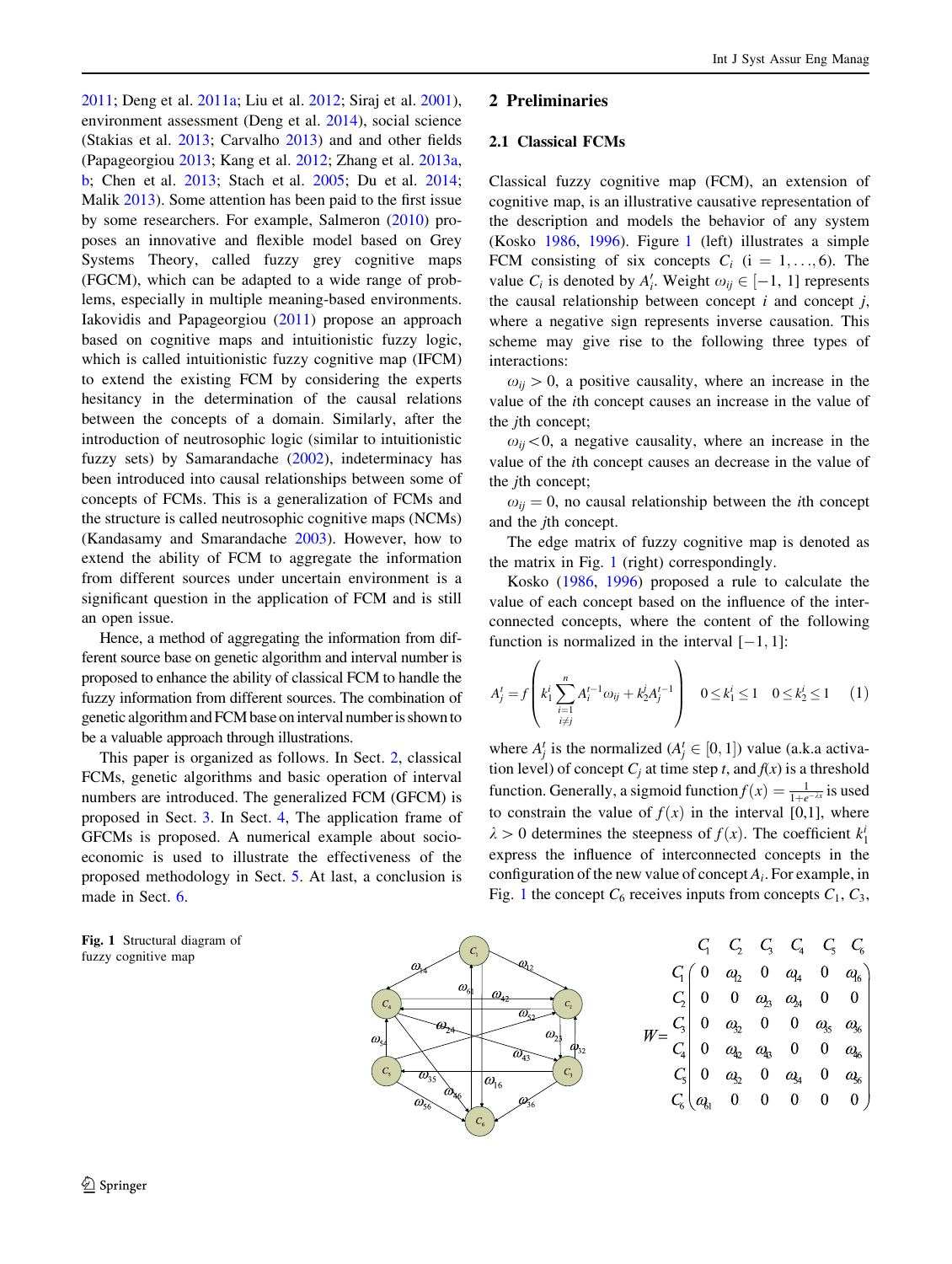<span id="page-2-0"></span> $C_4$  and  $C_5$ . If experts perceive that  $C_4$  and  $C_5$  interact in such a way that both are fully participating in impacting  $C_6$  the the  $k_1^i$  associated with them will be closer to 1. Similarly,  $k_2^j$ accounts for the importance of  $C_6$  being at its activation level in the previous time step. The selection of coefficients  $k_1^i$  and  $k_2^j$  depends on the nature and type of each concept, and may naturally differ from concept to concept.

## 2.2 Genetic algorithms

The simple genetic algorithm over populations defined as multi-sets  $P(t) = (a_0(t), a_1(t), \ldots, a_{r-1}(t))$  consisting of r individual binary *l*-tuples  $a_k(t) = (a_{k,0}(t), a_{k,1}(t))$ ;  $\dots, a_{k,l-1}(t) \in \Omega$  with fitness values  $f(a_k(t))$ . For the creation of offspring individual in each generation  $t$  random genetic operators like crossover  $\chi_0$  and mutation  $\mu_0$ are applied to parental individuals which are selected according to their fitness values as follows. The population  $P(0)$  is initialised appropriately, e.g. by randomly choosing individuals in  $\Omega$  (Holland [1975](#page-9-0)).

```
%procedure : simple genetic algorithm
```

```
t:=0t := 0;
while end of adaptation \neq ture do
   for k = 0 to r - 1 do
      select parental l - tuples b(t) and c(t)apply crossover χΩ and mutation μΩ
         a_k(t+1) := \mu_{\Omega}(\chi_{\Omega}(b(t), c(t)));
      evaluate fitness f(a_k(t+1));
   end
   t := t + 1;end
```
## 2.3 Interval number

The distance between two interval numbers  $A(a_1, a_2)$  and  $B(b_1, b_2)$  is defined as (Tran and Duckstein [2002](#page-10-0)):

$$
D^{2}(A, B) = \int_{-1/2}^{1/2} \left\{ \left[ \left( \frac{a_{1} + a_{2}}{2} \right) + x(a_{2} - a_{1}) \right] - \left[ \left( \frac{b_{1} + b_{2}}{2} \right) + x(b_{2} - b_{1}) \right] \right\}^{2} dx
$$
 (2)

Let  $\tilde{X}$ ,  $\tilde{Y}$  be two interval numbers,  $\tilde{X} = [X_L, X_U],$  $\tilde{Y} = [Y_L, Y_U]$ , the operation addition and multiplication of two interval numbers is denoted as

$$
\tilde{Z} = \tilde{X} \oplus \tilde{Y} = [X_L + Y_L, X_U + Y_U]; \ \tilde{Z} = \tilde{X} \otimes \tilde{Y} = [z_L, z_U] \tag{3}
$$

such that

$$
z_L = \min\{X_L Y_L, X_L Y_U, X_U Y_L, X_U Y_U\};
$$
  
\n
$$
z_U = \max\{X_L Y_L, X_L Y_U, X_U Y_L, X_U Y_U\}
$$
\n(4)

# 3 Proposed generalized fuzzy cognitive maps based on genetic algorithm and interval number

## 3.1 Generalized fuzzy cognitive maps based on interval number

Generalized fuzzy cognitive map (GFCM), an extension of classical fuzzy cognitive map, is also a directed graph with feedback, consisting of nodes and weighted arcs. Nodes of the graph stands for the concepts that used to described the behavior of the system and they are connected by weighted arcs representing the causal relationships that exist between the concepts. Each concepts  $\tilde{C}_i$  is characterized by an interval  $\tilde{A}_i$  that represents its value and it results from the transformation of the fuzzy value of the system's variable. In this way, the representation of the concept is more flexible that the representation of the concept in classical FCM using crisp number. According to the essence of classical cognitive map, experts' opinions are reflected on the estimated of the degree of the cause that is between nodes in the referred concept set, namely weight estimate. Generally, due to the complexity of the relation of concepts and limitation of knowledge and experience of experts, the value of weight estimate should not be simply represented by a crisp number. Hence, the interval number is applied to soften the opinions of experts.

Figure [2](#page-3-0) illustrates a simple GFCM consisting of six concepts  $C_i$  (i = 1, ..., 6). Weight  $\tilde{\omega}_{ij} = [a, b]$  represents the causal relationship between concept  $i$  and concept  $j$ , where  $a \times b > 0, -1 < a, b < 1$ . This scheme may give rise to the following three types of interactions:

- (1)  $\tilde{\omega}_{ii} = [a, b] > 0$ , a positive causality from concept  $\tilde{C}_i$ to concept  $\tilde{C}_i$ , where  $0 \le a < b \le 1$ ;
- (2)  $\tilde{\omega}_{ij} = [a, b] < 0$ , a negative causality from concept  $\tilde{C}_i$ to concept  $\tilde{C}_j$ , where  $-1 \le a < b \le 0$ ;
- (3)  $\tilde{\omega}_{ij} = [a, b] = 0$ , no causal relation from concept  $\tilde{C}_i$ to concept  $\tilde{C}_i$ , where  $a = b = 0$ .

With this representing method, the uncertainty of the causal relation between two concepts is more clearly described and handled comparing with the frame of classical FCM. The value  $A_i$  of concept  $C_i$  expresses the degree which corresponds to physical value. At each simulation step, the value  $A_i$  of a concept  $C_i$  is calculated by computing the influence of the interconnected concepts  $\tilde{C}_{j}^{'}s$  on the specific concept  $\tilde{C}_{i}$  following the calculation rule: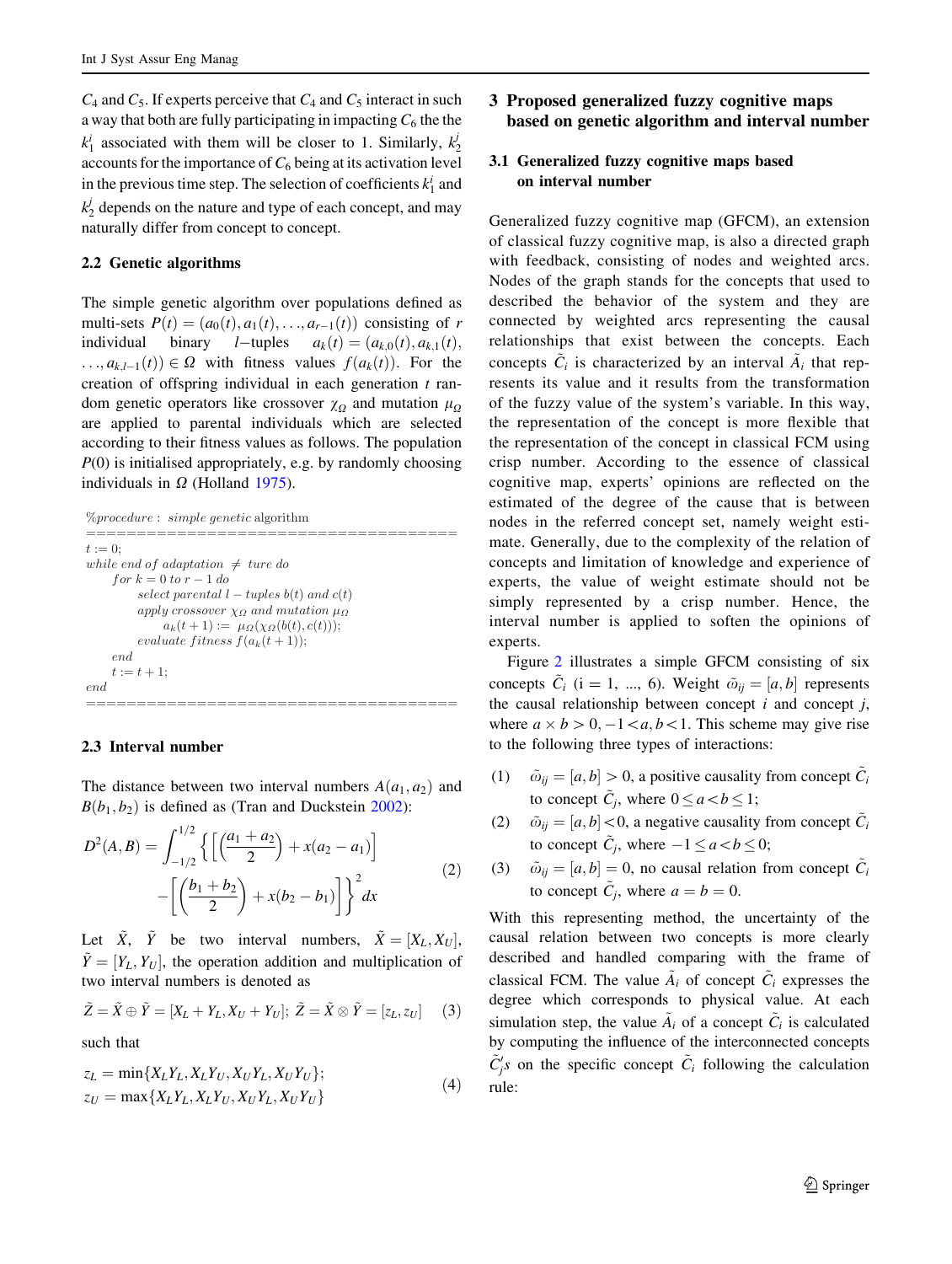<span id="page-3-0"></span>



$$
\tilde{A}'_j = f\left(k_1^i \underset{\substack{i=1 \\ i \neq j}}{\overset{n}{\oplus}} (\tilde{A}'_i^{-1} \otimes \tilde{\omega}_{ij}) \oplus k_2^j \tilde{A}'_j^{-1}\right) \quad 0 \leq k_1^i \leq 1 \quad 0 \leq k_2^i \leq 1 \tag{5}
$$

where  $\tilde{A}_{j}^{t}$  is the value of concept  $\tilde{C}_{j}$  at simulation step t,  $\tilde{A}_{i}^{t-1}$  is the value of concept  $\tilde{C}_{i}$  at simulation step  $k - 1$ . The meaning of  $k_1^i$  and  $k_2^i$  here is the same as meaning of  $k_1^i$  and  $k_2^i$  in FCM.  $\tilde{\omega}_{ij}$  is the weight of the interconnection from concept  $\tilde{C}_i$  to concept  $\tilde{C}_j$  and f is the nonlinear mapping function which derives from function  $f(x) = \frac{1}{1+e^{-\lambda x}}$ .

$$
f(\tilde{X}) = \frac{1}{1 + e^{-\lambda \tilde{X}}} \tag{6}
$$

where  $\tilde{X}$  is an interval numbers and  $\lambda$  is a parameter determining its steepness. The output of  $f$  is also an interval number. It can approximatively handle the uncertain information from concepts and connection weights. The meaning of the f can be illustrated with Fig.  $3 (x > 0)$ .

#### 3.2 Aggregation of GFCM using genetic algorithm

This paper integrates the fuzzy numbers by applying the distance based on interval numbers to find a special interval number  $([x_1, x_2], a \le x_1 \le x_2 \le b)$  whose distance is the optimal value from all other normalized interval numbers with the searching method of Genetic Algorithms. The objective function  $f(x_1, x_2)$  is constructed with the summation of all the distance between  $[x_1, x_2]$  and each normalized interval number. Hence, the problem is mapped into find the optimal solution of  $f(x_1, x_2)$  under the constraint  $a \le x_1 \le x_2 \le b$  with the method of Genetic Algorithms. This process can be mathematically described by Eq. (7).

$$
\min SDF(x_1, x_2) = \sum_{i=1}^{n} D^2(O, O_i)
$$
\n
$$
s.t. \begin{cases} O = [x_1, x_2] \\ a \le x_1 \le b \\ a \le x_2 \le b \\ x_1 < x_2 \end{cases} (7)
$$



Fig. 3 The nonlinear mapping function

where  $O_i$  is the interval value of opinion of the *i*th expert.  $D^2(O, O_i)$  is the interval distance between O and  $O_i$ . a and b is the boundary range of  $x_1$  and  $x_2$ .

Now the procedure of aggregating interval numbers (objective factors) is made by GA in detail as follows:

(1) Determination of the encoding method

The first step is to determine the encoding strategy, in other words, how to represent the data between a and b with the computer language. In this paper, the binary encoding strategy is adopted to represent the chromosome. The length of chromosome depends on the accuracy of encoding. Assume the domain of variable  $x_1$  is [a, b], and the accuracy of encoding prec is the digit after decimal point. The length of a binary string variable L can be calculated as follows:

$$
L = \max \text{int} \left( \log_2^{\left[\frac{b-a}{\text{prec}} + 1\right]} \right) \tag{8}
$$

where *prec* is to represent the precision of the result,  $max\_int(x)$  means the maximum integer which is not more than x.

(2) Determination of the decoding method

The decoding of chromosome is to translate the chromosome from binary data to a decimal data in the interval number accordingly. Assume the binary encoding of a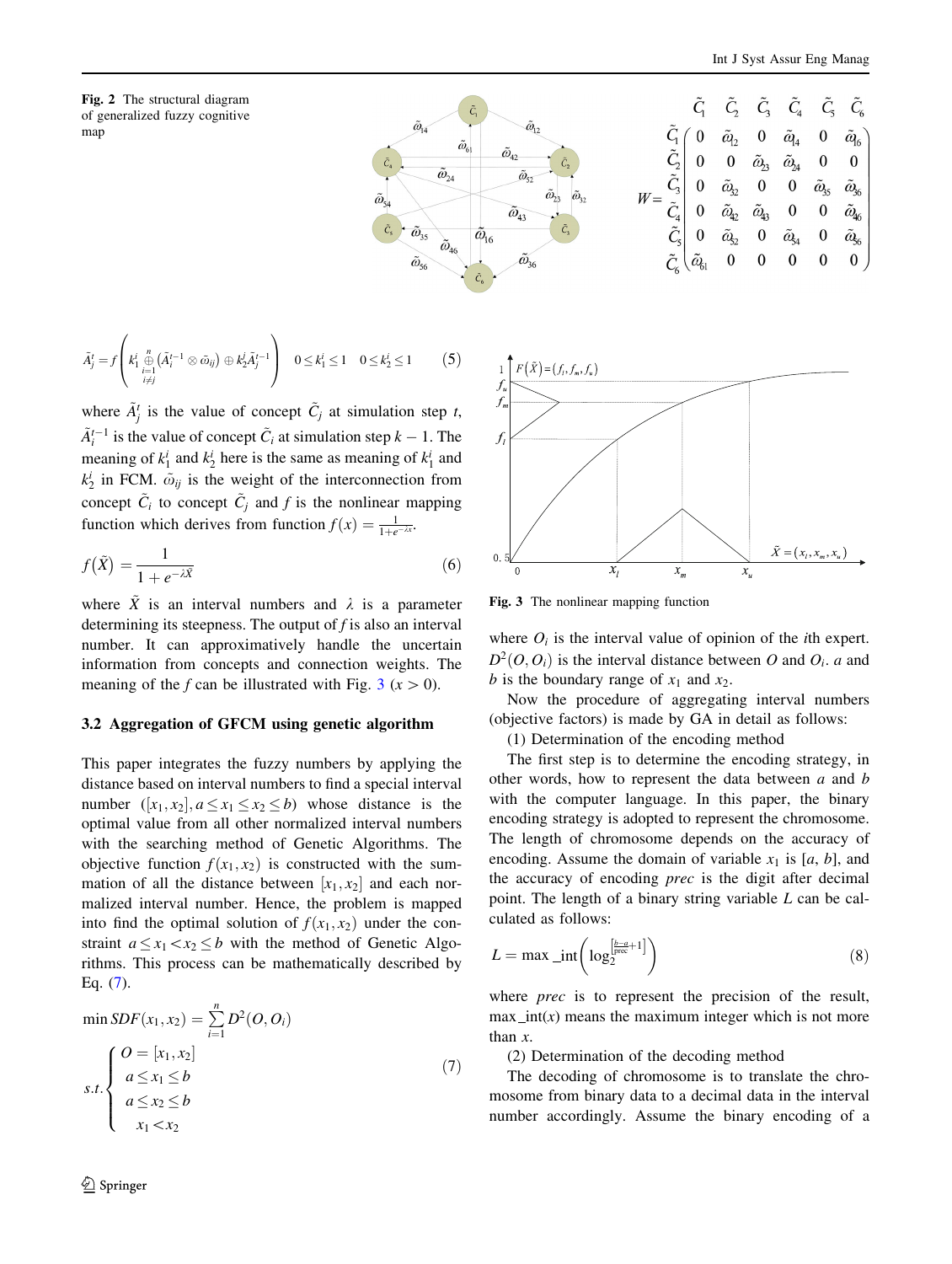chromosome is represented with  $(b_{L-1},..., b_0)$ . Firstly, the binary string  $(b_L, b_{L-1}, \ldots, b_0)$  should be translate to decimal number  $x'$ , which can be denoted as:

$$
(b_{L_i}b_{L-1},\ldots,b_0)_2 = \left(\sum_{i=0}^{L-1} b_i \times 2^i\right)_{10} = x'
$$
 (9)

Then, the final decoding data in the interval number  $[a, b]$ can be calculated as

$$
x = a + x' \cdot \frac{b - a}{2^L - 1} \tag{10}
$$

where  $L$  is the encoding length of the chromosome.

(3) Construction of the initial population

According to Eq.  $(8)$  $(8)$ , the encoding length of chromosome for each variable can be obtained. Hence, the total length of chromosome for variable weight can be accumulated to be composed of the length of a single long chromosome. For the point position of each chromosome, the method of generating population can be denoted as:

$$
b_i = \begin{cases} 1, & \xi_i > 0.5 \\ 0, & \xi_i \le 0.5 \end{cases} \text{ where } \xi_i \in U(0, 1) \tag{11}
$$

(4) Determination of the adaptive function and adaptive value

Generally, the adaptive function is designed according to the objective function  $f^*(x_1, x_2)$ , and the adaptive function is denoted as  $F(x_1, x_2)$ . In order to lay the foundation for calculating the selected probability of each individual behind, the optimalizing direction of adaptive function  $f^*(x_1, x_2)$  should adapt to the incremental direction of adaptive value. Due to the value of objective function  $f^*(x_1, x_2) > 0$ , the adaptive function  $F(x_1, x_2)$  is defined as:

$$
F(x_1, x_2) = e^{-f^*(x_1, x_2)} \tag{12}
$$

In this paper, the objective function  $f^*(x_1, x_2)$  is determined by minSD according to Eq. ([7\)](#page-3-0).

(5) Determination of the selection criteria

In this paper, the proportional selection strategy of adaptive value is introduced, and the the proportion of every individual is defined as selected probability  $P_i$ . Assume the population whose scale is n as  $pop = \{a_1, a_2, a_3, \ldots, a_n\}$ , and the adaptive of  $a_i$  as  $F_i$ , then the selected probability  $P_i$  is denoted as:

$$
P_i = \frac{F_i}{\sum_{i=1}^{n} F_i}, \quad i = 1, 2, 3, ..., n
$$
\n(13)

then the accumulative probability  $Q_i$  of every chromosome is denoted as follows:

$$
Q_i = \sum_{j=1}^i P_j, \quad j = 1, 2, \dots
$$
 (14)

After a random data  $r, r \in [0, 1]$  is generated, The selection of chromosome  $U_i$  for a new population can be selected if  $Q_{i-1} < r < Q_i$ .

(6) Determination of the genetic operators

Assume that we have a population  $pop(1)$  including four individuals described as follows:

 $pop(1) = \{$  $\langle 1101011101001100011110 \rangle$ , %%U<sub>1</sub>  $1000011001010001000010$ , %%U<sub>2</sub>  $0.0001100111010110000000 \rightarrow$ ,% %U<sub>3</sub>  $\langle 0110101001101110010101 \rangle$  }%%U<sub>4</sub>

After several Roulette Wheel testing, assume chromosome  $U_2$  occupy the most area of the whole circle and chromosome  $U_3$  occupy the least area of the whole circle. According to the selecting criteria, chromosome  $U_2$  is selected to make a reproduction, while chromosome  $U_3$  is fell into disuse.

 $newpop(1) = \{$  $\langle 1101011101001100011110 \rangle$ , %%U<sub>1</sub>  $\sim$ 10000110010100010000010 > , %%U<sub>2</sub>  $\sim$ 10000110010100010000010 > , %%U<sub>2</sub>  $\langle 0110101001101110010101 \rangle$  }%%U<sub>4</sub>

The crossover operator in this paper adopts the strategy of a single cutting crossover. This method considers the two flanks of the cutting into two substrings, then the right substring should be exchanged with each other to get two new individuals. If the crossover probability  $P_c = 25\%$ , it means that 25 % of the chromosomes on average exchange each other.

```
\leq110101110 1001100011110 >crossover :
\leq 100001100 1010001000010 >
```
 $new: \langle 1101011101010001000010 \rangle$  $new: \langle 1000011001001100011110 \rangle$ 

Mutation operator is to change some gene of chromosome with a tiny possibility. If the mutation probability  $P_m = 0.01$ , it means that 1 % of all the genes are expected to mutate.

(7) Determine the process parameter and terminal condition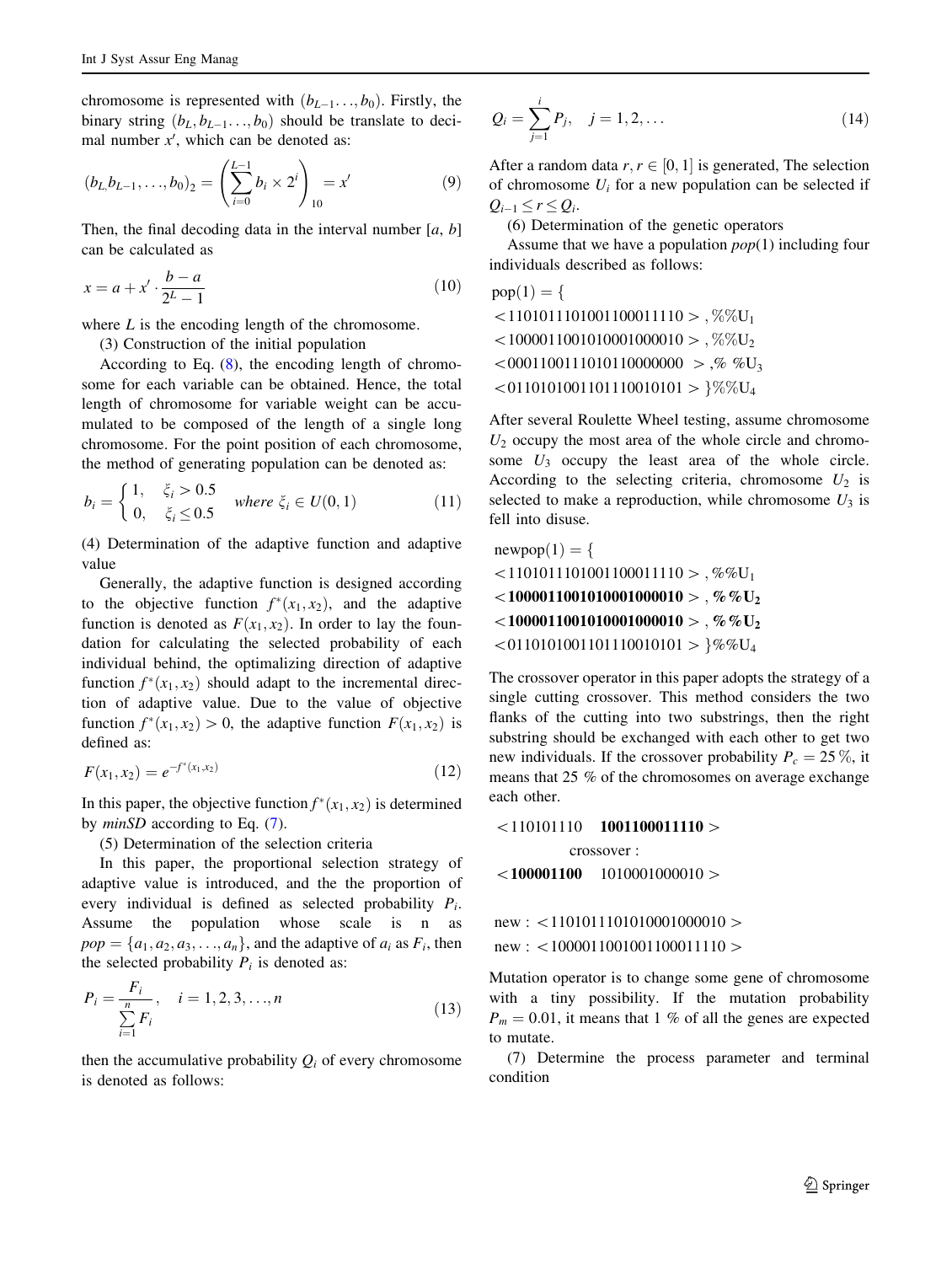Int J Syst Assur Eng Manag

<span id="page-5-0"></span>Through the prior test, the crossover probability *Pcro* is between 0.4 and 0.99, the mutation probability Pmut is 0.0001 and 0.01, the scale of population is between 20 and 100, the terminated condition may be determined by the precise N iterated generation or determined by the minimum bias  $\delta$ , which satisfies

$$
|fitness_{\text{max}} - fitness^*| \le \delta \tag{15}
$$

where  $fitness_{\text{max}}$  is the maximum fitness value, and  $fitness^*$ is the objective fitness value. If the judgement condition is not satisfied with the terminal condition, then goto step(4).

A numerical example is used to illustrate the procedure of our method. Three experts,  $E_1$ ,  $E_2$  and  $E_3$ , give their linguistic estimation of concept  $\tilde{C}_5$  and concept  $\tilde{C}_6$  as medium, strong, very strong and their values using interval number are as follows:

$$
O_1 = [0.35, 0.65];
$$
  $O_1 = [0.5, 0.8];$   $O_1 = [0.65, 0.9]$ 

Assume the importance of each expert is same. First, we suppose that the integrated opinion of the three experts is represented with an interval numbers  $O = (x_1, x_2)$ ,  $0 \le x_1 \le x_2 \le 1$ . So the distance between O and each expert  $E_i(i = 1, 2, 3)$  can be showed as follows according the distance of the interval numbers.

$$
f(x_1, x_2) = \sum_{i=1}^{3} D^2(O, O_i) = D^2(O, O_1) + D^2(O, O_2)
$$
  
+  $D^2(O, O_3)$   
=  $x_1^2 + x_1x_2 + x_2^2 - \frac{31}{15}x_1 - \frac{107}{60}x_2 + \frac{97}{75}$  (16)

where  $0 \le x_1 \le x_2 \le 1$ . Hence, the integration of three interval numbers is mapped into solve the minimum of the formula  $f(x_1, x_2)$  under the constraint of  $0 \le x_1 \le x_2 \le 1$ .

Assuming the method of encoding is binary, the size of population pop\_size is 20, the max generation of iteration is 100, the crossover probability pcro is 0.4, the mutation probability pmut is 0.1. The adaptive function is  $F(x_1, x_2) = e^{-f(x_1, x_2)} = e^{-(x_1^2 + x_1x_2 + x_2^2 - \frac{31}{15}x_1 - \frac{107}{60}x_2 + \frac{97}{75})}$ . After 100 times repeat, we get the convergent result is [0.5,0.7833], the minimal value the objective function is 0.0381. The trend of objective function can be shown by Fig. 4.

#### 4 Application frame of GFCMs

## 4.1 Knowledge acquisition

GFCM can be constructed by a procedure which mainly includes the following three steps: (1) acquisition of the whole concepts related to this issue; (2) refining the concepts; (3) definition of the relation between the concepts (causal or influential relation). Suppose we have m



Fig. 4 The trend of objective function value in knowledge aggregation



Fig. 5 Membership function of the linguistic variable influence

experts, and they are divided into n groups according to their knowledge and background. For each group, the relationship (or the edge weight) between the concepts (or the nodes) is decided by experts exclusively and independently.

The linguistic weight is used so that experts can make a decision more flexible. The values of the linguistic weight are usually very very weak (vvw), very weak (vw), weak  $(w)$ , medium  $(m)$ , strong  $(s)$ , very strong  $(vs)$ , very very strong (vvs), which is described by Fig. 5. For example in the socio-economic system, three experts are selected to evaluate the influence from population to economic condition, the first expert think that the more scale of the population, the little worse of the economic condition, and the opinion can be shown as  $-vw$ . The second expert's opinion is the same as the first one, but more worse, whose opinion is described as  $-w$ . The third expert insists that the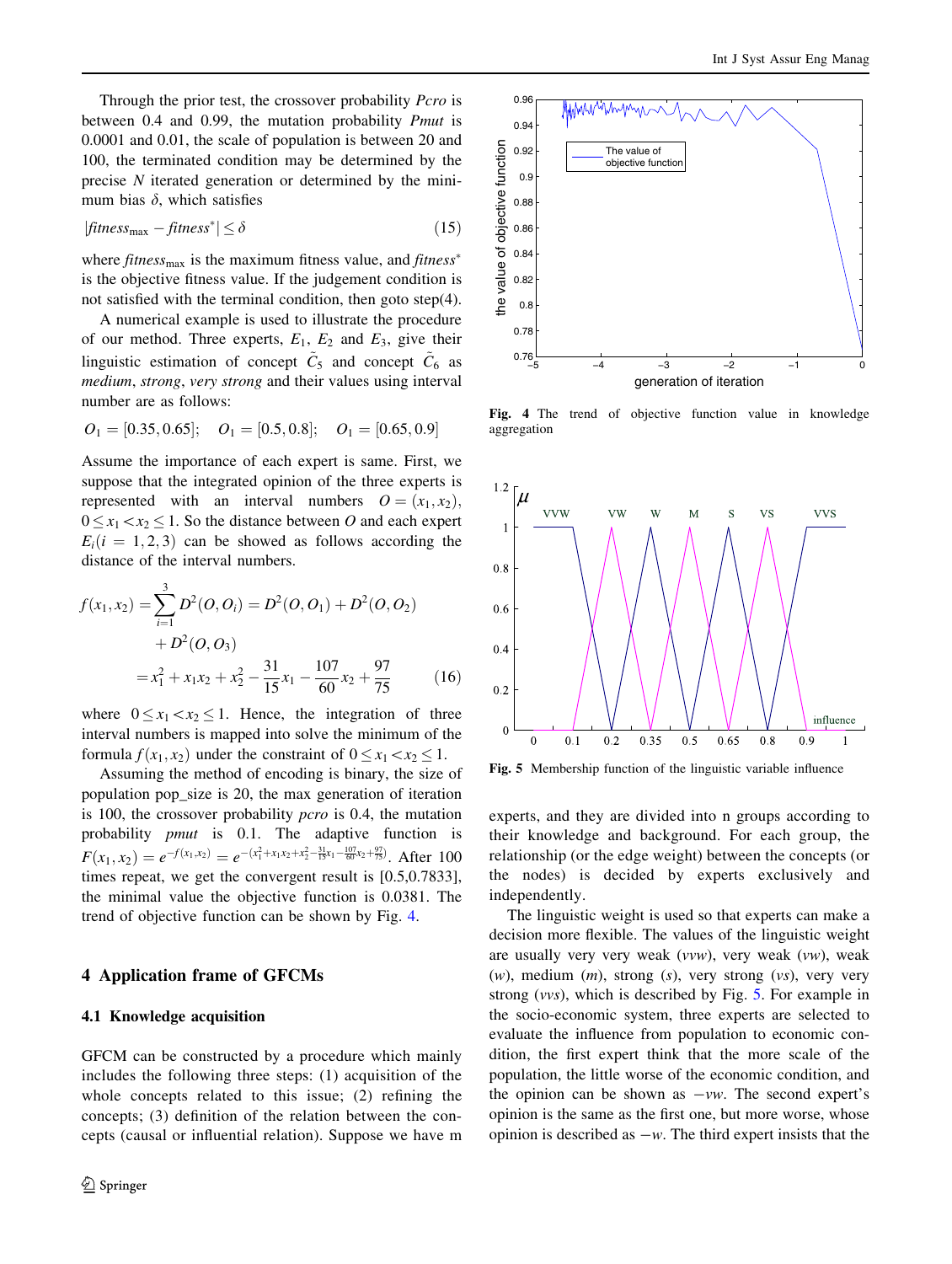| Item              | $\overline{C_1}$ | $\widetilde{C_3}$                                    | $\widetilde{C_5}$                          |
|-------------------|------------------|------------------------------------------------------|--------------------------------------------|
| $\widetilde{C_1}$ |                  | $E1: -vw$ (-[0.1,0.35])<br>E2: $-w$ ( $-[0.2,0.5]$ ) | E1: $m$ ([0.35,0.65])<br>E2: $w(0.2, 0.5)$ |
|                   |                  | E3: $vw$ ([0.1,0.35])                                | E3: $s([0.5, 0.8])$                        |
|                   |                  | $E123:(-[0.15,0.425])$                               | E123:([0.275,0.575])                       |
|                   |                  |                                                      | $E1: -vs$ (-[0.65,0.9])                    |
| $\widetilde{C}_3$ |                  |                                                      | E2: $-s$ ( $-[0.5,0.8]$ )                  |
|                   |                  |                                                      | E3: $-vvs$ (-[0.8,1])                      |
|                   |                  |                                                      | $E123:(-[0.575,0.85])$                     |
| $\widetilde{C_5}$ |                  |                                                      |                                            |
|                   |                  |                                                      |                                            |

<span id="page-6-0"></span>Table 1 Experts' knowledge in group 1 (values of aggregated knowledge are shown in bold)

large scale of the population may improve the economic condition for the labors provided for the economic development are more dominate, the relationship from population to economic is positive, hence, the third opinion can be shown as vw.

#### 4.2 Knowledge aggregation

This step allows the aggregation of knowledge acquired from various sources to develop a comprehensive GFCM, which will represent the understanding of the experts about the special issue. The comprehensive GFCM combines partial GFCMs from inner groups and outer groups. The aggregation of knowledge from inner groups is for the opinions of the experts of each group and the aggregation of knowledge from outer groups is for the edges of the partial GFCMs.

In this part, the main problem is how to aggregate the relationship of the each single GFCM and the framework of all the GFCMs. For the relationship between criteria, assume that the weight of all domain experts (whose opinions are described by linguistic language, like Fig. [5\)](#page-5-0) is equal, we aggregate opinions from experts (interval number) by trying to find a general interval number whose total distance from other opinions is minimum. Hence the question of fusion is converted into an optimization problem. GA is good at solving optimization problem than others such as ''ant colony optimization'' for its global search capability. The detailed solution is show in the second part of the proposed methodology.

#### 4.3 Training and interpreting GFCM

Let  $A^0 = [\tilde{A}_1^0, \tilde{A}_2^0, \dots, \tilde{A}_n^0]$   $(\tilde{A}_i^0 = [x_1, x_2], 0 < x_1 <$  $x_2 \leq 1, i = 1, \ldots, n$  be an initial vector state in the GFCM and let  $k_1^i = 1$ ,  $k_2^j = 1$  and the sigmoid function with  $\lambda = 1$  be used as a threshed function. After several times iteration, it can be seen that the FCM reaches an equilibrium state approximately. GFCM is a dynamic system, whether the dynamic is reaches equilibrium, the paper (Boutalis et al. [2009](#page-9-0)) has provided some inspiration for the interpretation of the condition.

Once the GFCM reaches equilibrium, the activation values provide the 'triggering or firing' strength of those concepts for a given scenario. Generally, when the GFCM reaches equilibrium, the activation levels are transformed back to the corresponding values. These activation levels may be interpreted 'quantitatively' or 'qualitatively'. The

Table 2 Experts' knowledge in group 2 (values of aggregated knowledge are shown in bold)

| Item $\widetilde{C_1}$ |                             | $\widetilde{C_2}$           | $\widetilde{C_3}$           | $\widetilde{C_4}$       |
|------------------------|-----------------------------|-----------------------------|-----------------------------|-------------------------|
|                        |                             |                             | E1: $-m$ ( $-[0.35,0.65]$ ) |                         |
| $\widetilde{C_1}$      |                             |                             | E2: $-w$ (-[0.2,0.5])       |                         |
|                        |                             |                             | E3: $vvw$ ([0, 0.2])        |                         |
|                        |                             |                             | E123: $(-[0.275, 0.575])$   |                         |
|                        |                             |                             |                             | E1: $vs([0.65,0.9])$    |
| $\widetilde{C_2}$      |                             |                             |                             | E2: $vss([0.8,1])$      |
|                        |                             |                             |                             | E3: $vss([0.8,1])$      |
|                        |                             |                             |                             | E123: $([0.725, 0.95])$ |
|                        |                             | E1: $-m$ ( $-[0.35,0.65]$ ) |                             |                         |
| $\widetilde{C_3}$      |                             | E2: $-s$ ( $-[0.5,0.8]$ )   |                             |                         |
|                        |                             | E3: $-vs$ (-[0.65,0.9])     |                             |                         |
|                        |                             | $E123: (-[0.425, 0.725])$   |                             |                         |
|                        | E1: $-m$ ( $-[0.35,0.65]$ ) | E1: $s([0.5, 0.8])$         |                             |                         |
| $\widetilde{C_4}$      | E2: $-w$ ( $-[0.2,0.5]$ )   | E2: $vs$ ([0.65.0.9])       |                             |                         |
|                        | E3: $-s$ (-[0.5,0.8])       | E3: $vss([0.8,1])$          |                             |                         |
|                        | $E123:(-[0.275,0.575]),$    | E123:(0.575,0.85)           |                             |                         |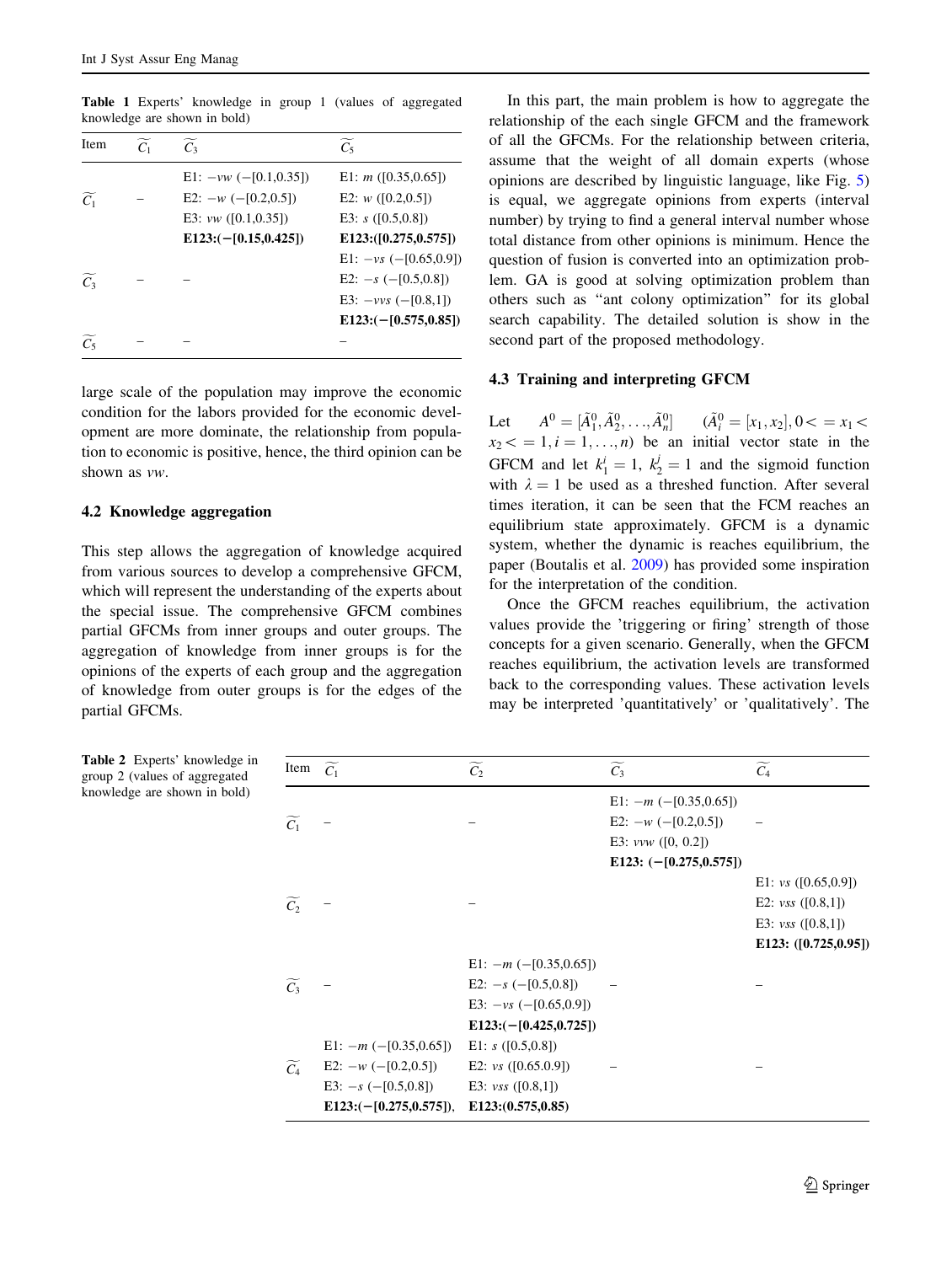<span id="page-7-0"></span>Table 3 Experts' knowledge in group 3 (values of aggregated knowledge are shown in bold)

| Item              | $\widetilde{C_1}$     | $\widetilde{C_4}$     | $\widetilde{C_5}$      |
|-------------------|-----------------------|-----------------------|------------------------|
|                   |                       |                       | E1: $m$ ([0.35,0.65])  |
| $\widetilde{C_1}$ |                       |                       | E2: $w([0.2, 0.5])$    |
|                   |                       |                       | E3: $-vvw$ (-[0, 0.2]) |
|                   |                       |                       | E123:([0.275,0.575])   |
|                   | E1: $m([0.35, 0.65])$ |                       |                        |
| $\widetilde{C_4}$ | E2: $s([0.5, 0.8])$   |                       |                        |
|                   | E3: $vw([0.1, 0.35])$ |                       |                        |
|                   | E123:([0.425,0.725])  |                       |                        |
|                   |                       | E1: $s([0.5, 0.8])$   |                        |
| $\widetilde{C_5}$ |                       | E2: $vs$ ([0.65,0.9]) |                        |
|                   |                       | E3: $vvs$ ([0.8,1])   |                        |
|                   |                       | E123:([0.575,0.85])   |                        |



Fig. 6 Result of GFCM simulations

interpretation of these concepts will determine the judgement for a given scenario.

## 5 A numerical example

This section illustrates the application of the proposed method to a socio-economic model. It is constructed with Population, Crime, Economic condition, Poverty, and Unemployment as nodes or concepts. Our purpose is to evaluate the trend of factors changing with any one factor using GFCM.

First, the structure of GFCM should be established using several sources of partial knowledge. All the available experts are divided into three groups (group1, group2, and grou3). and the opinions are provided in Tables [1](#page-6-0), [2](#page-6-0) and 3. They can be described as Figs. 6, 7 and 8 accordingly.

Next, the opinions from different experts and the partial GFCMs are combined together based on genetic algorithm



Fig. 7 Result of GFCM simulations



Fig. 8 Result of GFCM simulations

(see Table [4](#page-8-0); Fig. [9\)](#page-8-0), then the final combined interval adjacency matric (denoted as Table [5](#page-8-0)) of the GFCM for socio-economic scenario is established.

For considering the influence of node Population to the socio-economic system, the node of Population is made triggered, and others are non-triggered. Let  $A^0 =$  $[\tilde{A}_1^0, \tilde{A}_2^0, \tilde{A}_3^0, \tilde{A}_4^0, \tilde{A}_5^0] = [\nu \nu s, 0, 0, 0, 0] = [[0.8, 1], 0, 0, 0, 0]$  be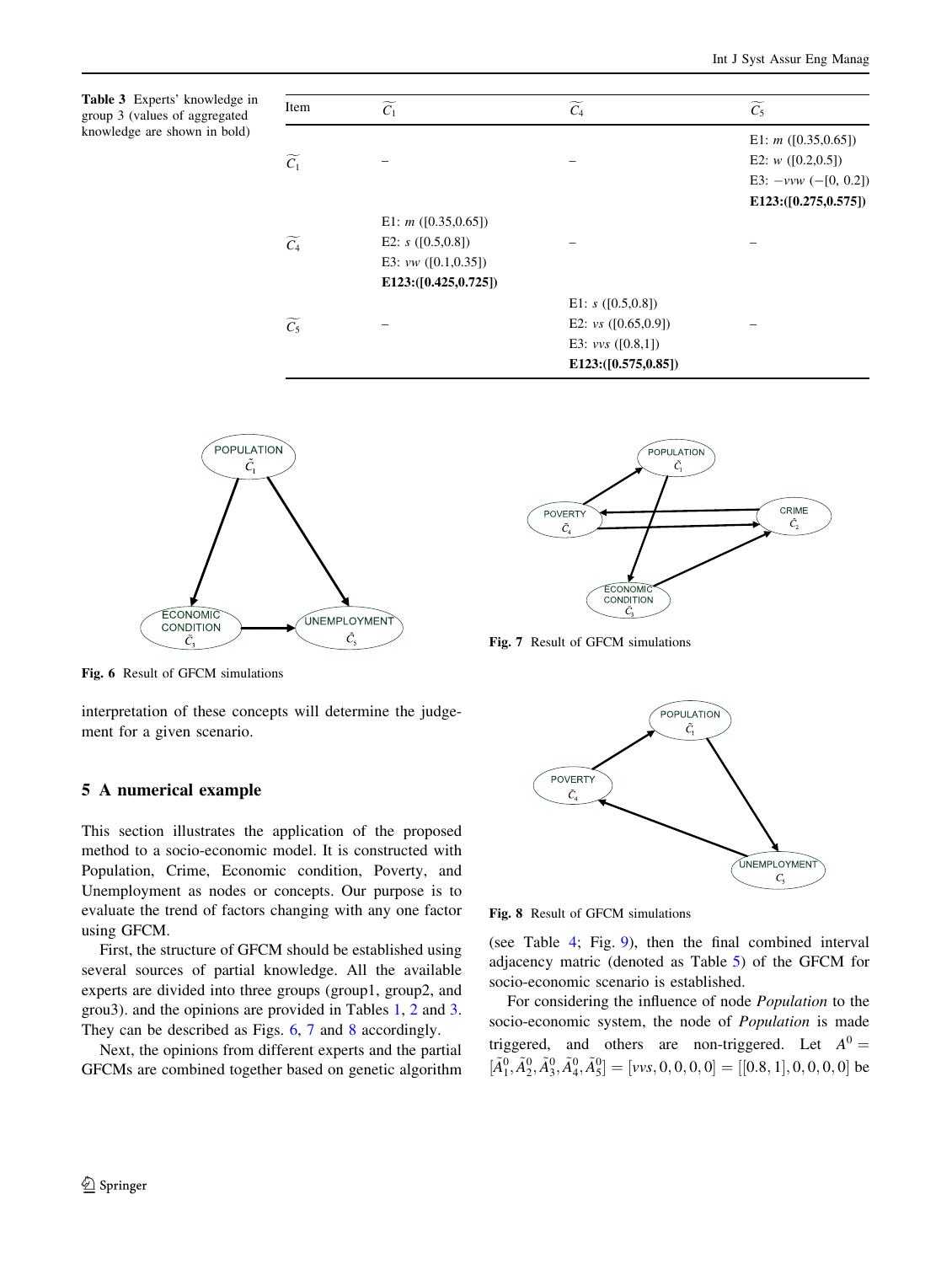| Item              | $\widetilde{C_1}$                                                       | $\widetilde{C_2}$      | $\widetilde{C_3}$     | $\widetilde{C}_4$   | $\widetilde{C_5}$    |
|-------------------|-------------------------------------------------------------------------|------------------------|-----------------------|---------------------|----------------------|
| $\widetilde{C_1}$ |                                                                         |                        | $E1: -[0.15, 0.425]$  |                     | E1: $[0.275, 0.575]$ |
|                   |                                                                         |                        | E2: $-[0.275, 0.575]$ |                     | E2: $[0.275, 0.575]$ |
|                   |                                                                         |                        | E12: $-[0.212, 0.5]$  |                     | E12: [0.275,0.575]   |
| $\widetilde{C_2}$ |                                                                         |                        |                       | E1: $[0.725, 0.95]$ |                      |
| $\widetilde{C_3}$ |                                                                         | $E1: -[0.425, 0.725],$ |                       |                     | $E1: -[0.575, 0.85]$ |
| $\widetilde{C_4}$ | $E1: -[0.275, 0.575]$<br>E2: $[0.425, 0.725]$<br>E12: $[-0.075, 0.225]$ | E1: [0.575, 0.85],     |                       |                     |                      |
| $\widetilde{C_5}$ |                                                                         |                        |                       | E1: $[0.575, 0.85]$ | -                    |

<span id="page-8-0"></span>Table 4 Aggregation of experts' knowledge in groups (values of aggregated knowledge are shown in bold)



Fig. 9 Result of GFCM simulations

an initial vector state in the GFCM and let  $k_1^i = 1$ ,  $k_2^j = 1$ and the sigmoid function with  $\lambda = 1$  be used as a threshed function. After six times iteration, it can be seen that the FCM reaches an equilibrium state approximately.

The process of the convergence in this simulation can be shown as Figs. 10, [11](#page-9-0) and [12](#page-9-0). The final mean state of the nodes "Population", "Crime", "Economic condition", "Poverty" and "Unemployment" is  $[0.68, 0.73, 0.58, 0.87,$ 0.61]. It can be concluded the population is initially triggering, the rate of crime is increasing, the poverty is more serious, and the economic condition (volume of economic)



Fig. 10 Results of GFCM simulations (trend of lower bound of each concept value)

may be improved; the population is decreasing gradually at the same time, and all the nodes reach a new equilibrium state.

| <b>Table 5</b> Aggregation of  | Item |   |
|--------------------------------|------|---|
| experts' knowledge in 3 groups |      | C |

| Item              | $\widetilde{C_1}$ | $\mathcal{C}_{2}$  |                 |               | $\widetilde{C_5}$ |
|-------------------|-------------------|--------------------|-----------------|---------------|-------------------|
| $\widetilde{C_1}$ | 0                 | 0                  | $-[0.212, 0.5]$ | $\theta$      | [0.275, 0.575]    |
| $\widetilde{C_2}$ | 0                 |                    | 0               | [0.725, 0.95] | 0                 |
| $\widetilde{C}_3$ | 0                 | $-[0.425, 0.725],$ | 0               | 0             | $-[0.725, 0.85]$  |
| $\widetilde{C_4}$ | $[-0.075, 0.225]$ | [0.575, 0.85]      | 0               |               |                   |
| $\widetilde{C_5}$ | 0                 |                    | 0               | [0.575, 0.85] | $\theta$          |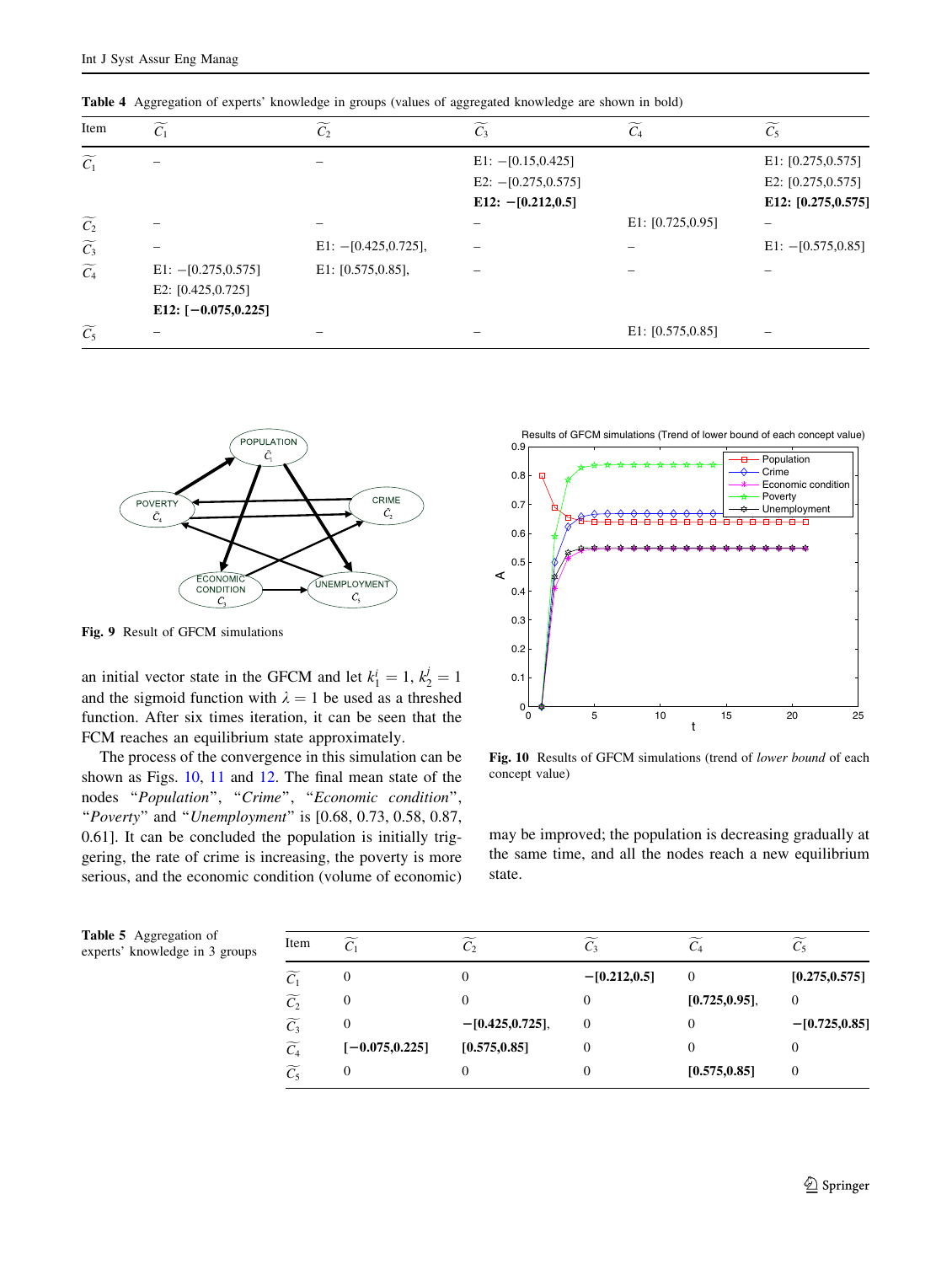<span id="page-9-0"></span>

Fig. 11 Results of GFCM simulations (trend of upper bound of each concept value)



Fig. 12 Results of GFCM simulations (trend of mean value of lower and upper bound of each concept value)

## 6 Conclusion

GFCMs are uncertain-graph structures for representing causal reasoning. GFCM can be considered as the development of FCMs with considering aggregating information from different sources under uncertain environment. It can be widely used in many applications such as decision making and uncertain reasoning. The frame of GFCMs is detailed and a simulation about socio-economic system is also shown to introduce the application of GFCMs.

Acknowledgments The work is partially supported by National High Technology Research and Development Program of China (863 Program) (Grant No. 2013AA013801), National Natural Science Foundation of China (Grant Nos. 61174022, 61573290, 61503237), China State Key Laboratory of Virtual Reality Technology and Systems, Beihang University (Grant No.BUAA-VR-14KF-02).

### References

- Boutalis Y, Kottas TL, Christodoulou M (2009) Adaptive estimation of fuzzy cognitive maps with proven stability and parameter convergence. IEEE Trans Fuzzy Syst 17(4):874–889
- Carvalho JP (2013) On the semantics and the use of fuzzy cognitive maps and dynamic cognitive maps in social sciences. Fuzzy Sets Syst 214:6–19
- Chen S, Deng Y, Jiyi W (2013) Fuzzy sensor fusion based on evidence theory and its application. Appl Artif Intell 27(3):235–248
- Deng Y, Chan FTS (2011) A new fuzzy dempster MCDM method and its application in supplier selection. Expert Syst Appl 38(8):9854–9861
- Deng Y, Jiang W, Sadiq R (2011a) Modeling contaminant intrusion in water distribution networks: a new similarity-based dst method. Expert Syst Appl 38(1):571–578
- Deng Y, Sadiq R, Jiang W, Tesfamariam S (2011b) Risk analysis in a linguistic environment: a fuzzy evidential reasoning-based approach. Expert Syst Appl 38(12):15438–15446
- Deng X, Yong H, Deng Y, Mahadevan S (2014) Environmental impact assessment based on d numbers. Expert Syst Appl 41(2):635–643
- Dickerson JA, Kosko B (1993) Virtual worlds as fuzzy cognitive maps. In: Virtual reality annual international symposium, IEEE, pp 471–477
- Du Y , Mo H, Deng X, Sadiq R, Deng Y (2014) A new method in failure mode and effects analysis based on evidential reasoning. Int J Syst Assur Eng Manag 5(1):1–10
- Ganguli R (2014) Fuzzy cognitive maps for structural damage detection. In: Papageorgiou IE (ed) Fuzzy cognitive maps for applied sciences and engineering. Springer Berlin, Heidelberg, pp 267–290
- Glykas M (2013) Fuzzy cognitive strategic maps in business process performance measurement. Expert Syst Appl 40(1):1–14
- Gray SA, Zanre Erin, Gray SRJ (2014) Fuzzy cognitive maps as representations of mental models and group beliefs. In: Papageorgiou IE (ed) Fuzzy cognitive maps for applied sciences and engineering. Springer Berlin, Heidelberg, pp 29–48
- Gupta P, Gandhi OP (2013) Ontological modeling of spatial shaftposition knowledge for steam turbine rotor. Int J Syst Assur Eng Manag 4(3):284–292
- Gupta P, Gandhi OP (2014) Equipment redesign feasibility through maintenance-work-order records using fuzzy cognitive maps. Int J Syst Assur Eng Manag 5(1):21–31
- Holland JH (1975) Adaptation in natural and artificial systems: an introductory analysis with applications to biology, control, and artificial intelligence. Univ. of Michigan Press, Ann Arbor
- Iakovidis DK, Papageorgiou E (2011) Intuitionistic fuzzy cognitive maps for medical decision making. IEEE Trans Inf Technol Biomed 15(1):100–107
- Kandasamy W, Indra V (2000) Applications of fuzzy cognitive maps to determine the maximum utility of a route. J Fuzzy Math 8:65–77
- Kandasamy WBV, Smarandache F (2003) Fuzzy cognitive maps and neutrosophic cognitive maps. American Research Press, Rehoboth
- Kang B, Deng Y, Sadiq R, Mahadevan S (2012) Evidential cognitive maps. Knowl-Based Syst 35:77–86
- Khan MS, Quaddus M (2004) Group decision support using fuzzy cognitive maps for causal reasoning. Group Dec Negot 13(5):463–480